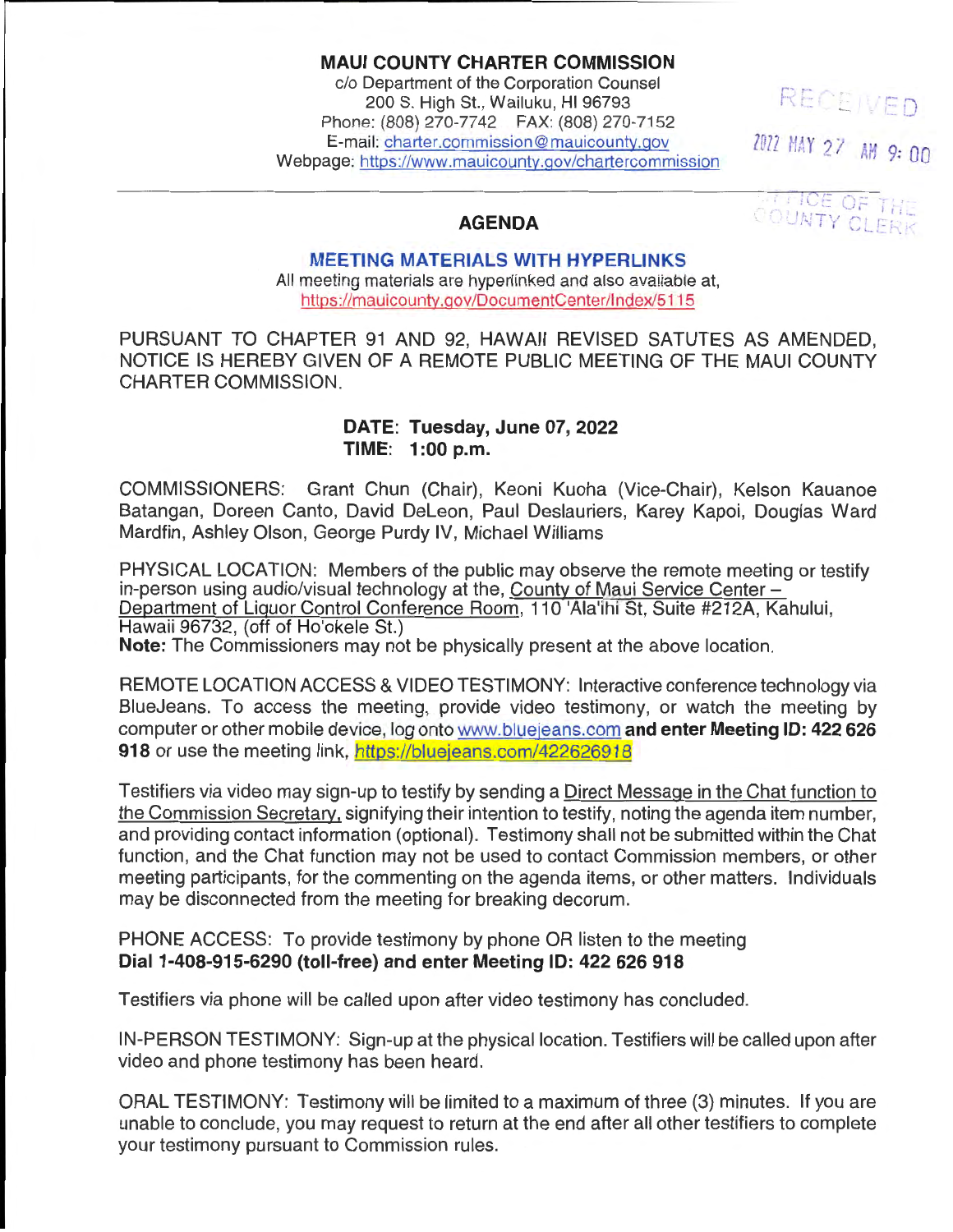Maui Charter Commission Agenda – June 07, 2022 Page 2

## **All participants (non-commission member) must mute their audio and video at all times, except when called upon by the Chair to testify or speak.**

WRITTEN TESTIMONY: Whether sent via fax, email, or USPS, legible written testimony should be received by the Department of the Corporation Counsel by noon, two business days before the meeting to ensure distribution to the commissioners. Email written testimony to [charter.commission@mauicounty.gov;](mailto:charter.commission@mauicounty.gov) fax "Attention: Charter Commission" to (808) 270-7152; or mail to the Charter Commission c/o the Department of the Corporation Counsel, 200 S. High Street, 3<sup>rd</sup> Floor, Wailuku, Hawaii 96793. While the Commission requests that written testimony be submitted by a certain date and time, testimony submitted after such date and time will still be accepted, but commissioners may not be able to review it prior to the meeting.

# CALL TO ORDER AND ROLL CALL

- 1. Public Testimony on all items.
- 2. Review and approval of 2021-2022 Maui County Charter Commission Voter Guide (Proposed Amendments Digest), as required by Section 14-3 of the Charter. (DRAFT [2021-2022 Digest-05/24/22 version\)](https://www.mauicounty.gov/DocumentCenter/View/133739/JUNE-7_Item-No-2_Draft-Digest_w-worksheet)
- 3. Administrative items:
	- a. Mahalo for service.

RECESS MEETING (tentative): June 09, 2022 at 9:00 a.m.

AGENDA ITEMS ARE SUBJECT TO CANCELLATION.

MEETING LOCATION IS SUBJECT TO CHANGE WITHOUT NOTICE.

SPECIAL ASSISTANCE: If you require an auxiliary aid or service or an accommodation due to a disability, please contact the Commission Staff no later than three business days prior to the scheduled meeting by calling 808-270-7742.

DOCUMENTS ON FILE: Visit <https://www.mauicounty.gov/CharterCommission> for Commission information and documentation. Contact Supporting Department, Department of the Corporation Counsel, Commission Staff at: 808-270-7742, or 1-800-272-0117 (toll-free from Molokai and Lanai) for further assistance.

EXECUTIVE SESSION: An executive session may be called in order for the Commission to consult with its attorney on questions and issues pertaining to the commission's powers, duties, privileges, immunities and liabilities, pursuant to Section 92-5 (a)(4), Hawaii Revised Statutes.